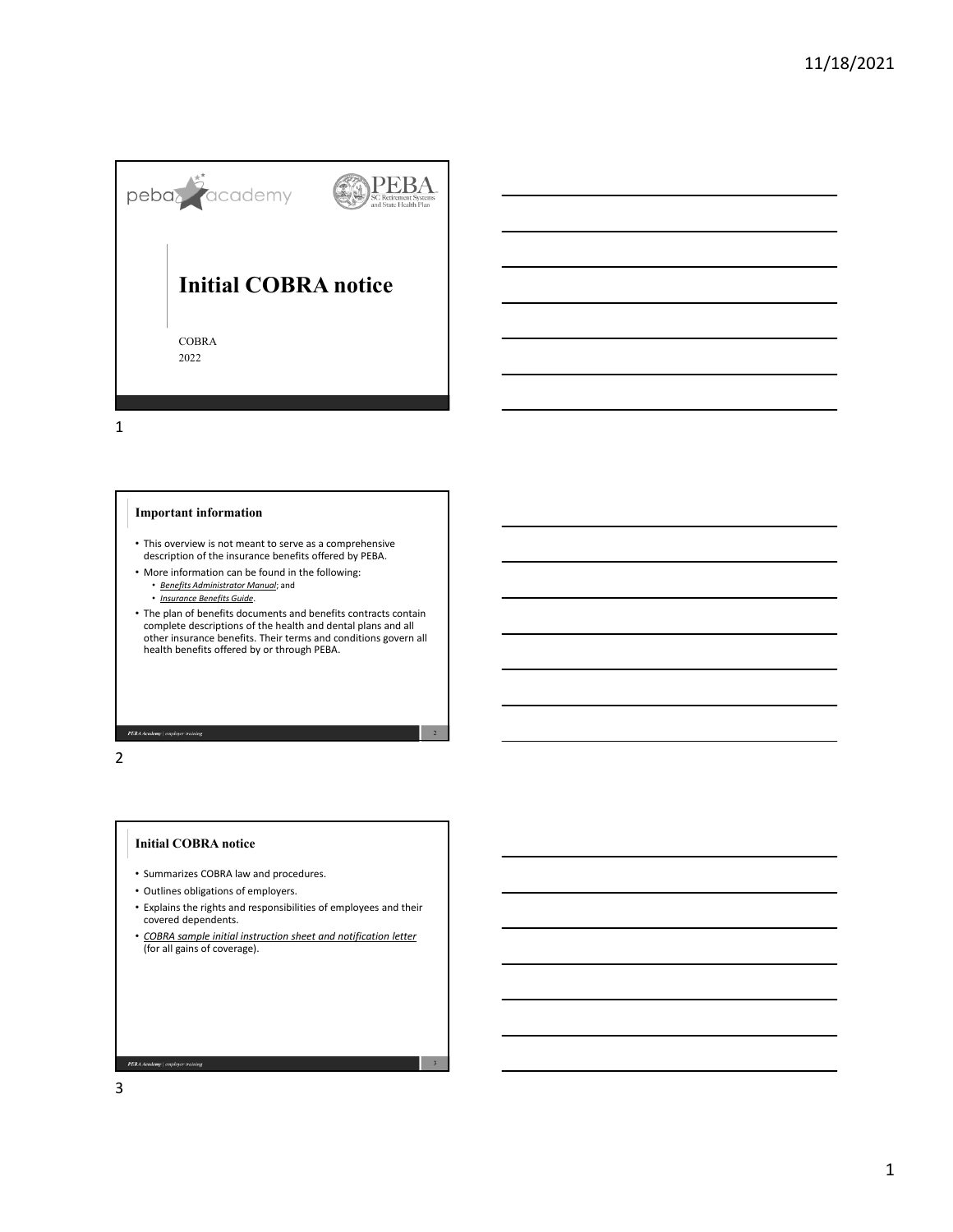## **When to send initial COBRA notice**

- New employee enrolls in health, dental, vision or Medical Spending Account.
- Employee adds spouse or child due to special eligibility situation.
- Employee or dependent(s) enroll in a COBRA‐eligible benefit for the first time and is not already covered by another COBRAeligible benefit during open enrollment.

4

5

#### 4

**PEBA Academy** | employer training

## **Federal mailing requirements**

- Send notice via first‐class mail to each covered employee and dependent(s).
- Notification to covered spouse is notification to all covered dependents.
- If employee and covered dependents live separately, mail notice to each address.
- Must be received by the covered employee and qualified beneficiaries within 90 days of the effective date of insurance coverage.
- No proof of receipt is required.

#### PEBA Academy | employer training

5